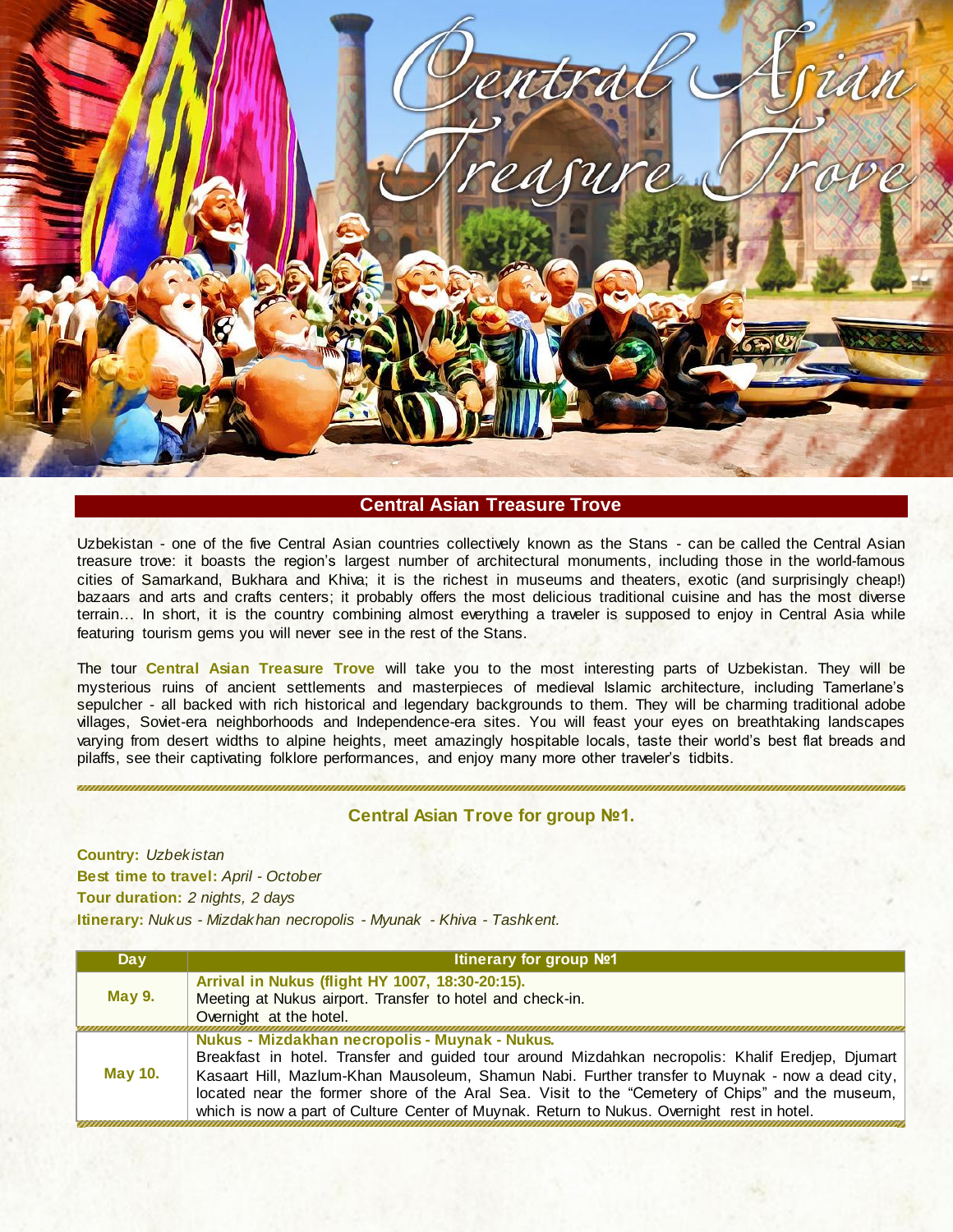| Nukus - Khiva (200 km, 4-5 hours) - Urgench - Tashkent (HY 1064, 20:45-22:15).                                       |  |
|----------------------------------------------------------------------------------------------------------------------|--|
| Breakfast in hotel. Early transfer to Khiva. Arrival to Khiva by the afternoon. Afternoon sightseeing                |  |
| tour about Khiva (Ichan-Kala 'inner city' historic old city): Pakhlavan Mahmoud Complex, Kunya-Ark<br><b>May 11.</b> |  |
| Fortress, Islam Khoja Minaret and Madrasah, Tash Khauli-Khan Palace, Juma Mosque, Mohammad                           |  |
| Amin-Khan Madrasah. After sightseeing transfer to Urgench airport. Evening flight to Tashkent.                       |  |
| End of the program.                                                                                                  |  |

| The cost of the tour in USD for 1 person: |           |           |           |             |                       |
|-------------------------------------------|-----------|-----------|-----------|-------------|-----------------------|
| <b>Group</b>                              | $3-4$ pax | $5-6$ pax | $7-9$ pax | $10-15$ pax | <b>SGL supplement</b> |
| Hotels $3^*$                              | 503 USD   | 459 USD   | 441 USD   | 402 USD     | +44 USD               |

#### **Cost includes:**

- Hotel accommodation in twin / double rooms, with breakfast;
- Guided sightseeing tours;
- Sites entrance fees;
- Local English-speaking guides for excursions;
- Comfortable air-conditioned means of transportation throughout the tour;
- "Tashkent Nukus" domestic flight airfare;
- "Urgench Tashkent" domestic flight airfare;
- Bottle of mineral water per day/per pax;
- Souvenirs.

#### **Cost does not include:**

- International airfares;
- **Transportation and other services in Tashkent:**
- Travel health insurance;
- Uzbekistan visa support;
- Photo and video shooting charges at museums and monuments.

#### **Additional Services:**

- Meals:
	- o Half board (evening meals) **39 USD per pax**;
	- o Full board **65 USD per pax**.

,,,,,,,,,,,,,,,,,,,,,,,,,,,,,,,,,

### **Central Asian Trove for group №2.**

**Country:** *Uzbekistan* **Best time to travel:** *April - October* **Tour duration:** *5 nights, 4 days* **Itinerary:** *Nukus - Mizdakhan necropolis - Myunak - Khiva - Bukhara - Tashkent.*

| <b>Day</b>    | Itinerary for group №2                                                                                                                                                                                                                                                                                                                                                                                                                                                                           |
|---------------|--------------------------------------------------------------------------------------------------------------------------------------------------------------------------------------------------------------------------------------------------------------------------------------------------------------------------------------------------------------------------------------------------------------------------------------------------------------------------------------------------|
| May 9         | Arrival in Nukus (flight HY 1007, 18:30-20:15).<br>Meeting at Nukus airport. Transfer to hotel and check-in.<br>Overnight rest in hotel.                                                                                                                                                                                                                                                                                                                                                         |
| <b>May 10</b> | Nukus - Mizdakhan necropolis - Muynak - Nukus.<br>Breakfast in hotel. Transfer and guided tour around Mizdahkan necropolis: Khalif Eredjep, Djumart<br>Kasaart Hill, Mazlum-Khan Mausoleum, Shamun Nabi. Further transfer to Muynak - now a dead city.<br>Visit to the "Cemetery of Chips" and the museum, which is now a part of Culture Center of Muynak.<br>Return to Nukus. Tour around Savitskiy Museum and local history museum. Overnight rest in hotel.                                  |
| <b>May 11</b> | Nukus - Khiva (200 km, 4-5 hours).<br>Breakfast in hotel. Early transfer to Khiva. Arrival to Khiva by the afternoon. Transfer to hotel and<br>check-in (for group Nº2). Afternoon sightseeing tour about Khiva (Ichan-Kala 'inner city' historic old<br>city): Pakhlavan Mahmoud Complex, Kunya-Ark Fortress, Islam Khoja Minaret and Madrasah, Tash<br>Khauli-Khan Palace, Juma Mosque, Mohammad Amin-Khan Madrasah.<br>After sightseeing tour transfer to the hotel. Overnight rest in hotel. |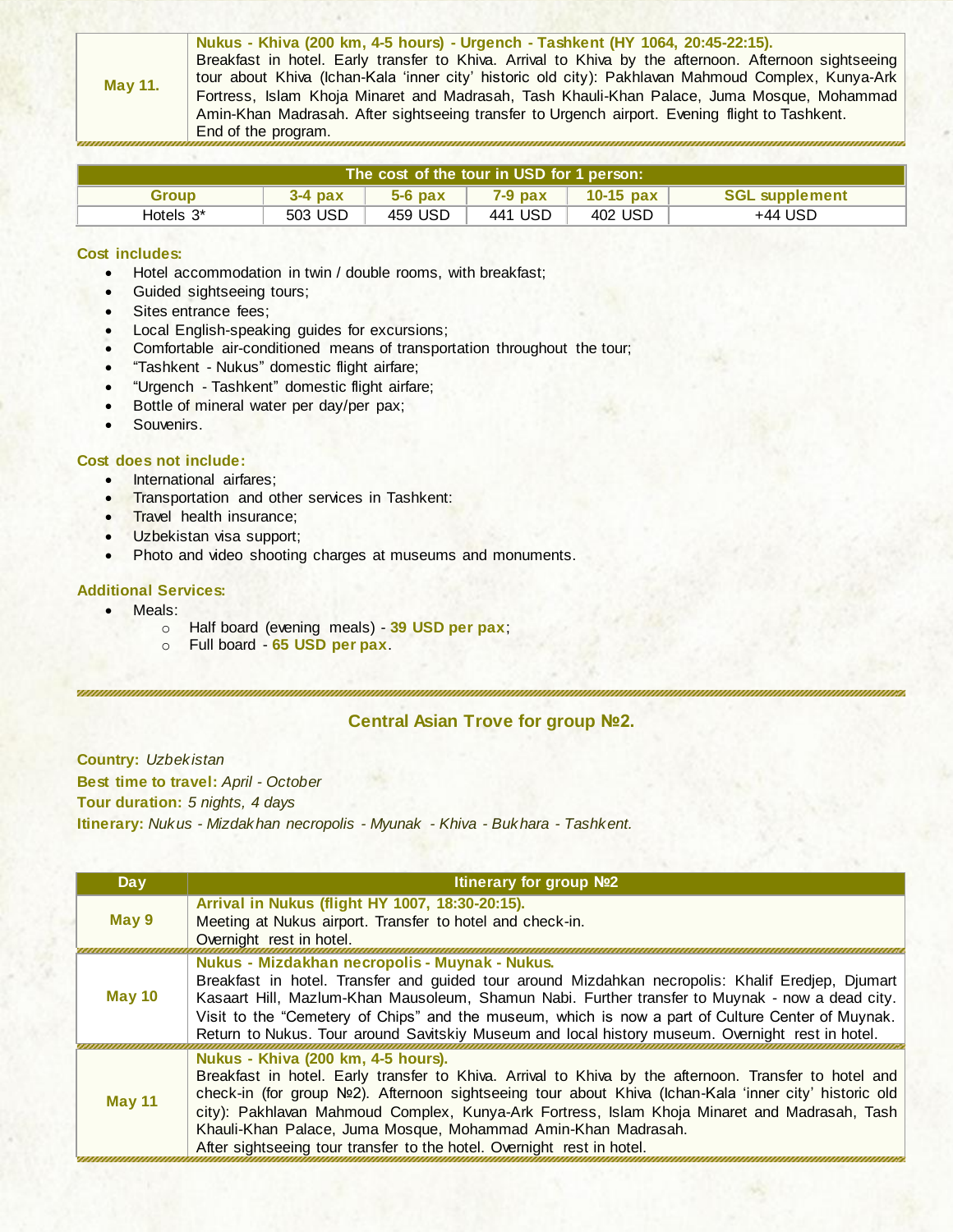| <b>May 12</b> | Khiva - Bukhara (440 km, 7 hours).<br>Breakfast in hotel. Transfer across Kyzyl-Kum Desert along Amu-Darya River to Bukhara. Lunch en<br>route. Arrival in Bukhara. Leisure time: souvenir shops recommended. Overnight rest in hotel.                                                                                                                                                                                                                                                                  |
|---------------|---------------------------------------------------------------------------------------------------------------------------------------------------------------------------------------------------------------------------------------------------------------------------------------------------------------------------------------------------------------------------------------------------------------------------------------------------------------------------------------------------------|
| <b>May 13</b> | Bukhara - Tashkent (night train Nº661, 20:40-06:30).<br>Breakfast in hotel. Guided sightseeing tour around Bukhara: Samanids Mausoleum, Chashma-Ayub<br>Mausoleum, Bolo Hauz Complex, Ark Citadel, Po-i-Kalyan Complex, Kalyan Minaret, Ulugbek<br>Madrasah. After lunch: Lyab-i Hauz Architectural Ensemble, Kukeldash Madrasah, Nadir Divan-Beghi<br>Madrasah, domed shopping arcade.<br>Evening transfer to the railway station. Night train to Tashkent.<br>Overnight in train. End of the program. |

| The cost of the tour in USD for 1 person: 1 |           |           |           |                   |                       |
|---------------------------------------------|-----------|-----------|-----------|-------------------|-----------------------|
| Group                                       | $3-4$ pax | $5-6$ pax | $7-9$ pax | 10 <sub>max</sub> | <b>SGL supplement</b> |
| Hotels 3 <sup>*</sup>                       | 664 USD   | 518 USD   | 578 USD   | 511 USD           | $+65$ USD             |

#### **Cost includes:**

- Hotel accommodation in twin / double rooms, with breakfast;
- Guided sightseeing tours;
- Sites entrance fees;
- Local English-speaking guides for excursions;
- Comfortable air-conditioned means of transportation throughout tour;
- "Tashkent Nukus" domestic flight airfare;
- "Bukhara Tashkent" ticket for night train;
- Bottle of mineral water per day/per pax;
- Souvenirs.

#### **Cost does not include:**

- International airfares:
- Transportation and other services in Tashkent:
- Travel health insurance:
- Uzbekistan visa support;
- Photo and video shooting charges at museums and monuments.

#### **Additional Services:**

- Meals:
	- o Half board (evening meals) **65 USD per pax**;
	- o Full board **117 USD per pax.**

#### **Additional information:**

#### **Hotels**

We choose the most conveniently located and reputable hotels for our customers to stay at. The list of the hotels we offer is below. However, due to seasonal conditions and group size this list is subject to change.

**Hotels 3\*** - inexpensive yet cozy private hotels, with traditional national interiors in many of them, providing all the necessary facilities for comfortable stays; notable for very warm hosting and home-like atmosphere;

The tour comes with the following accommodation:

| <b>Itinerary Point</b> | Hotels $2-3$ <sup>*</sup>                                                       |
|------------------------|---------------------------------------------------------------------------------|
| <b>Nukus</b>           | Jipek Joli Hotel 3* or similar                                                  |
|                        | http://www.centralasia-travel.com/en/countries/uzbekistan/hotel/nukus?hid=72    |
| Khiva                  | Old Khiva Hotel 3 <sup>*</sup> or similar                                       |
|                        | http://www.centralasia-travel.com/en/countries/uzbekistan/hotel/khiva?hid=505   |
| <b>Bukhara</b>         | Siyavush Hotel 3* or similar                                                    |
|                        | http://www.centralasia-travel.com/en/countries/uzbekistan/hotel/bukhara?hid=411 |